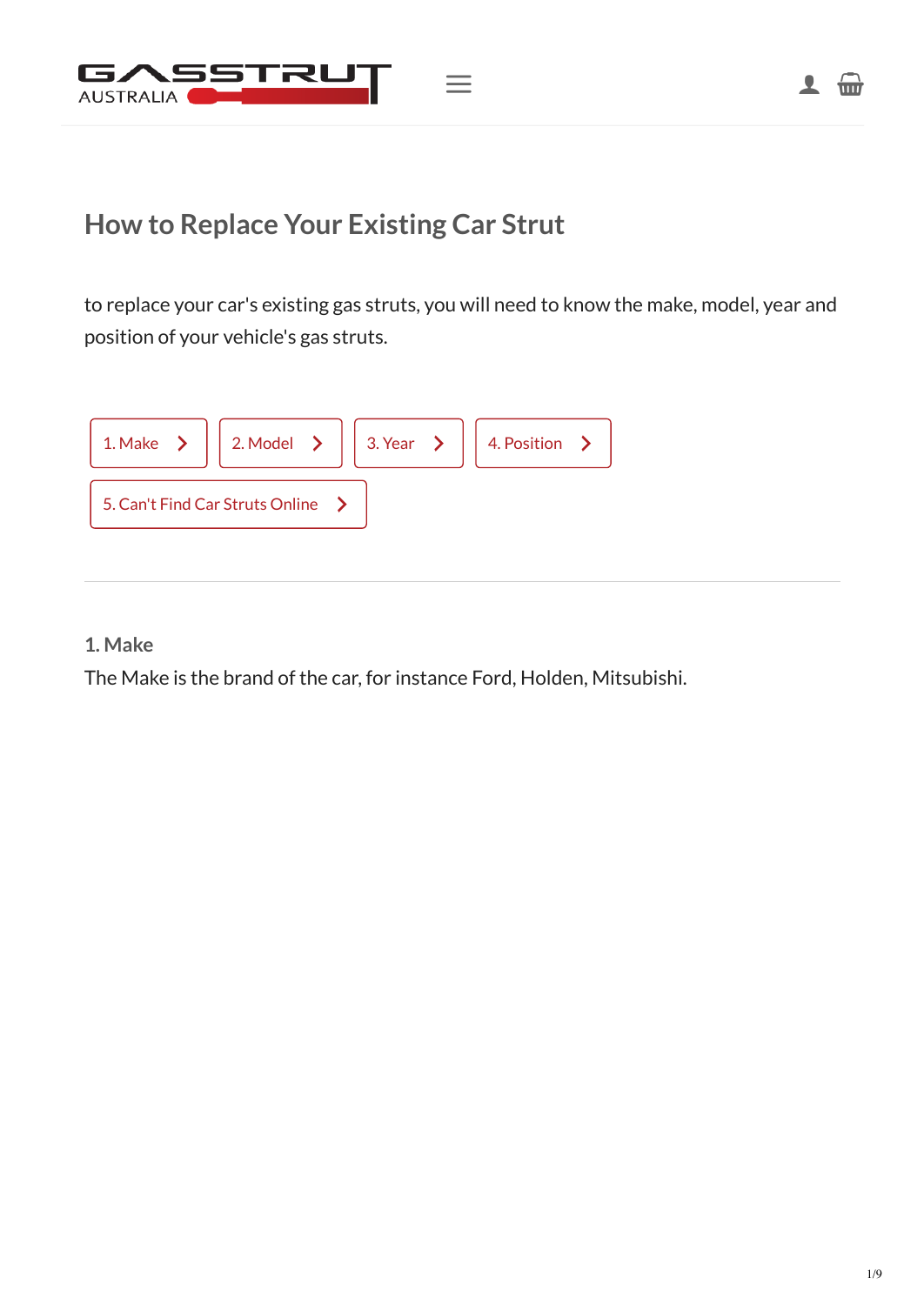





#### <span id="page-1-0"></span>**2. Model**

The Model of your vehicle is the name the manufacturer gives to a range of similar cars. eg. Pajero is the Model of car made by Mitsubishi.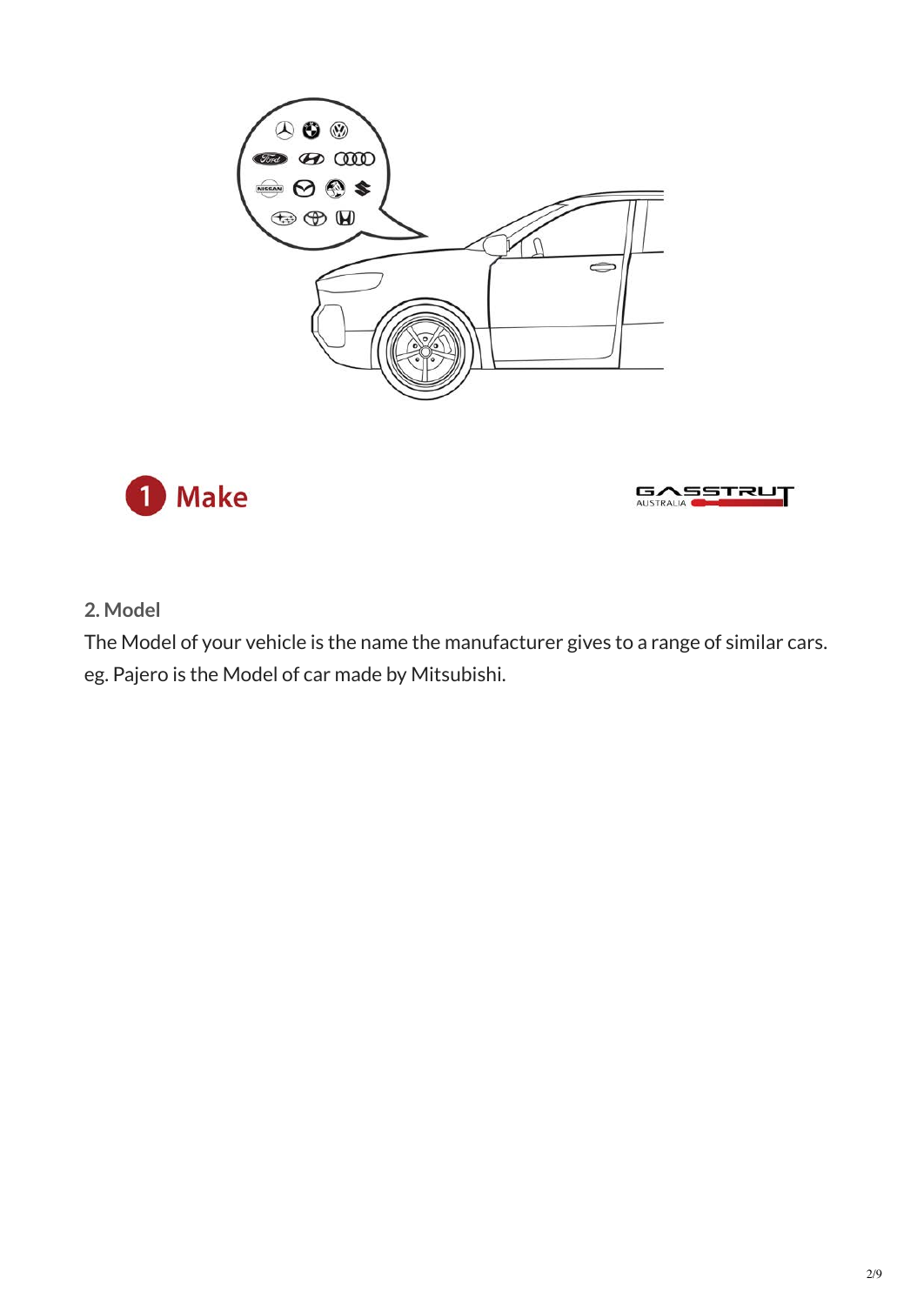

<span id="page-2-0"></span>**3. Year**

The year is when your car was built and can be found on the vehicle or on your registration papers.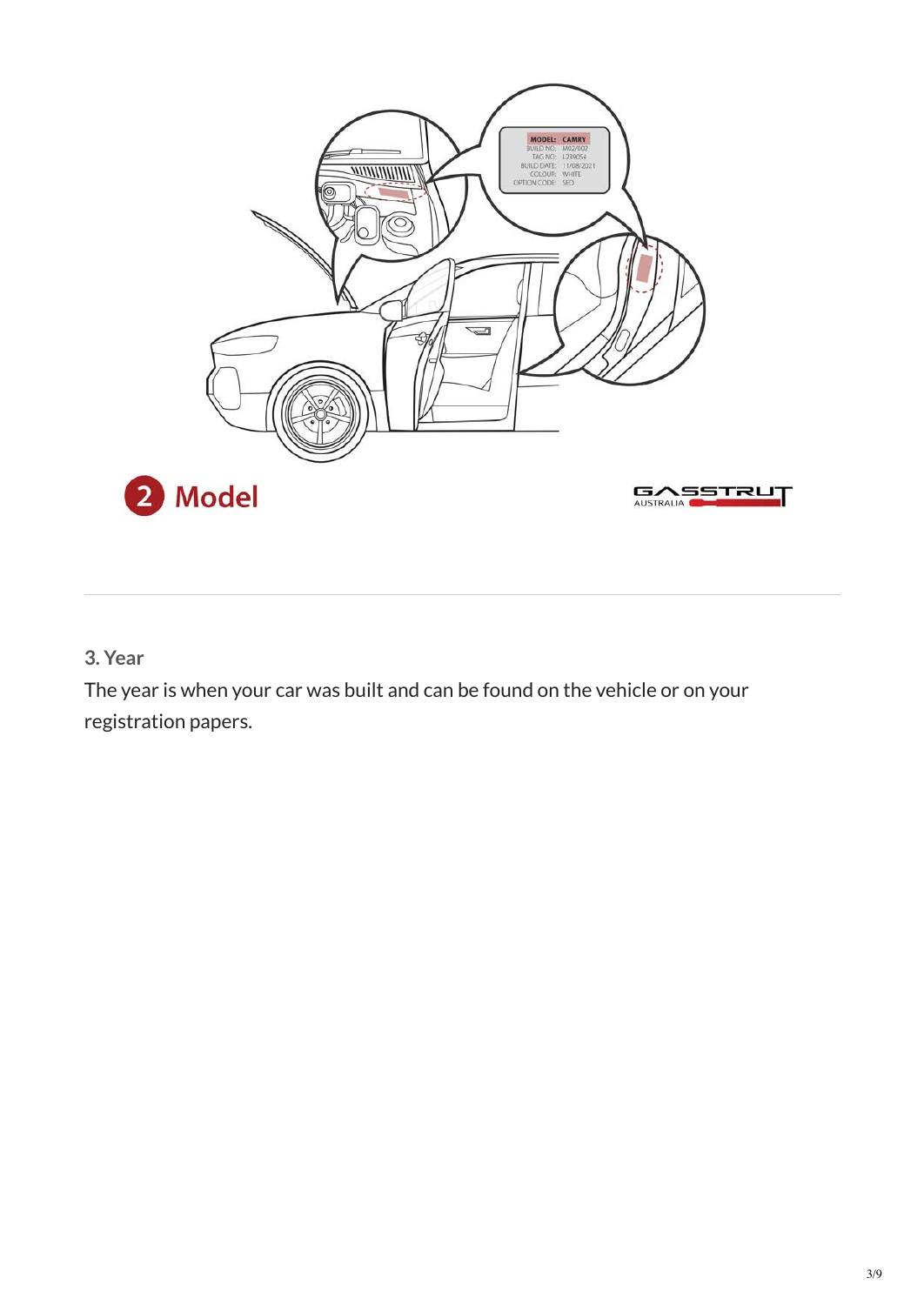

<span id="page-3-0"></span>**4. Position**

The position is where your struts are located. This can be your boot, bonnet, tailgate or hatch.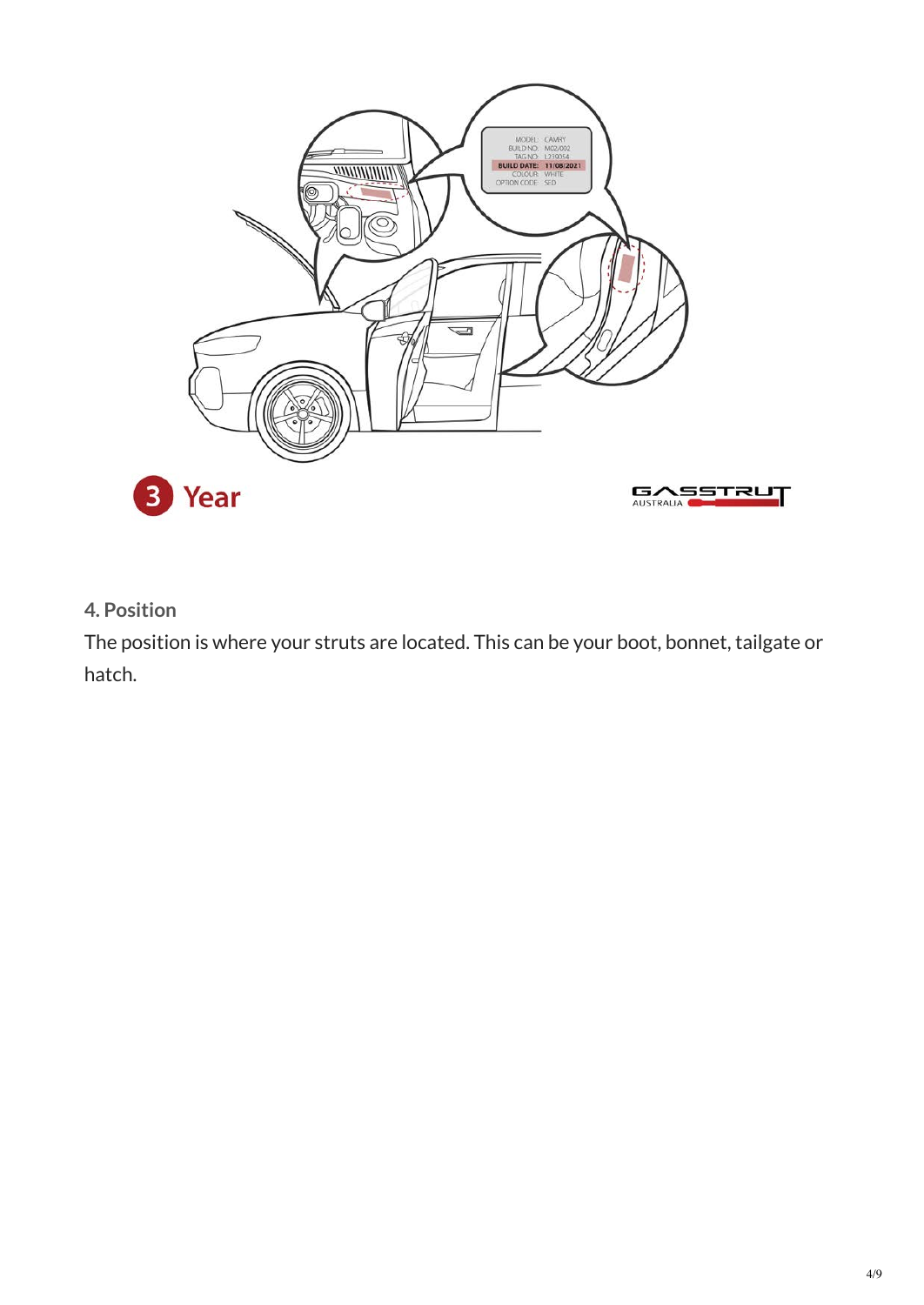





# **Important!**

**If you can't find your Car's Specific Gas Struts online... Simply follow the steps below.**

Still unsure? Contact us and we'll ensure you get the right gas strut.

<span id="page-4-0"></span>**5. Can't find my specific car struts online....this is what you need to know**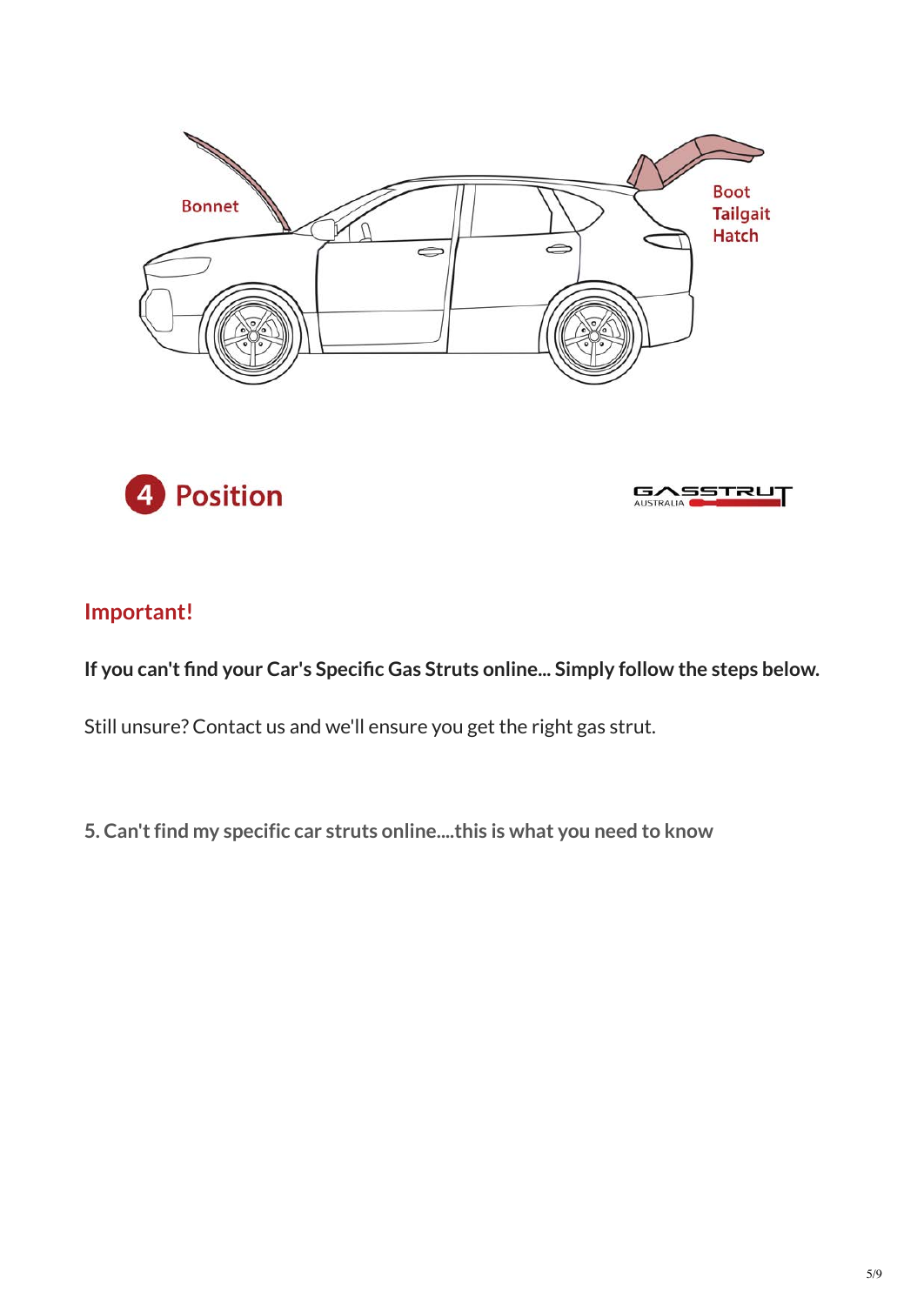



**1. The Extended Length**

Measured from the middle of the hole on the end fitting to the middle of the hole on the end fitting when the gas strut is fully extended.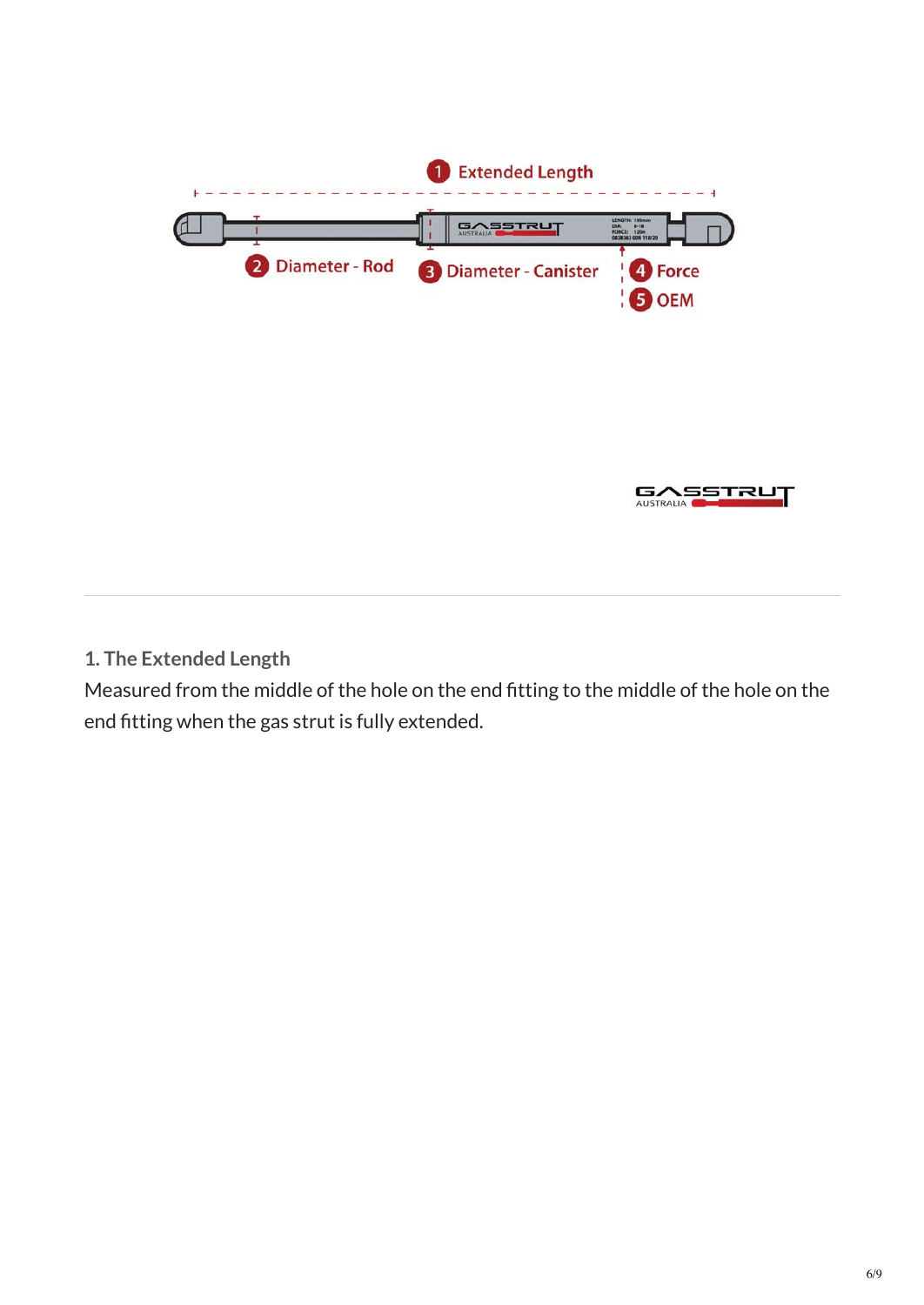





### **2. The Diameter**

Measured across the rod and across the canister.





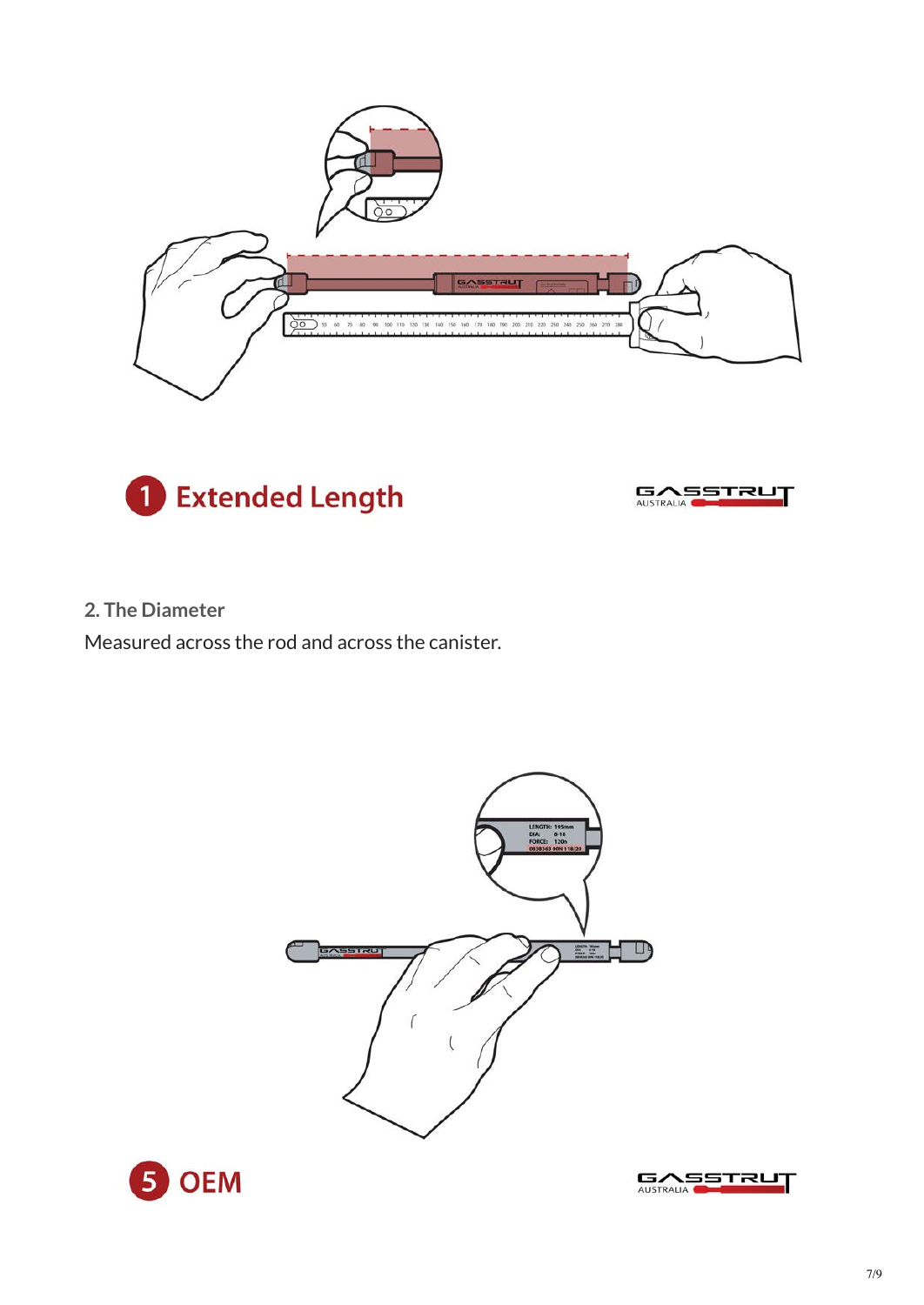## **4. Force**

Lorem ipsum dolor sit amet, consectetur adipiscing elit, sed do eiusmod tempor incididunt ut labore et dolore magna aliqua. Ut enim ad minim veniam, quis nostrud exercitation ullamco laboris nisi ut aliquip ex ea commodo consequat.



### **5. OEM Number on Strut**

Lorem ipsum dolor sit amet, consectetur adipiscing elit, sed do eiusmod tempor incididunt ut labore et dolore magna aliqua. Ut enim ad minim veniam, quis nostrud exercitation ullamco laboris nisi ut aliquip ex ea commodo consequat.